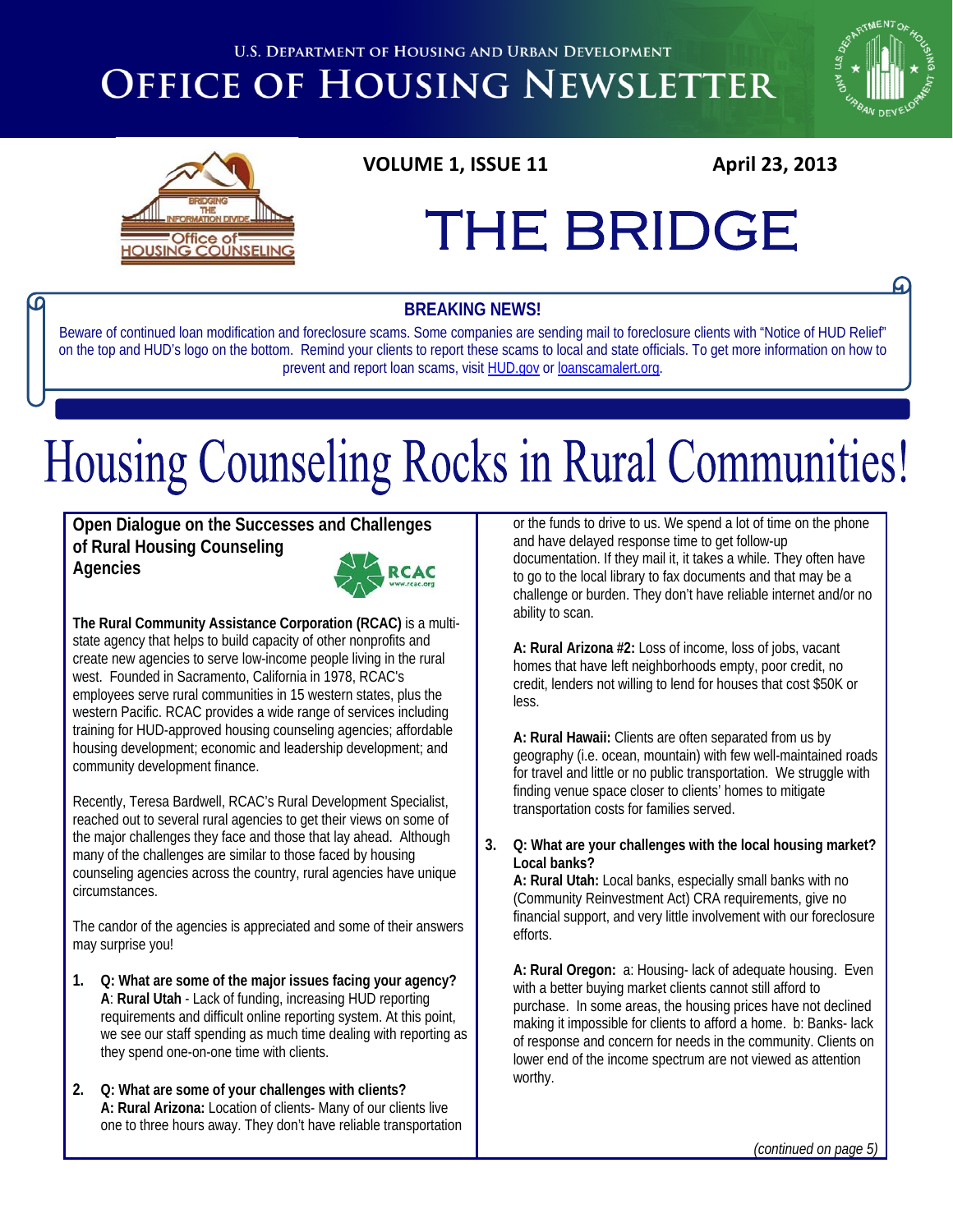

**Sarah Gerecke**  *Deputy Assistant Secretary Office of Housing Counseling* 

## **FROM THE DEPUTY ASSISTANT SECRETARY**

Greetings,

One of the many great joys of my job is meeting with housing counselors and clients from around the country. Over my career, I have met housing counselors and the families they help from all but a handful of the states and territories. Since I've come to HUD, I've travelled to Arizona, California, Colorado, Florida, Georgia, Illinois, Kentucky, Maryland, Minnesota, Missouri, Montana, Nevada, New York, North Carolina, Virginia, and of course, the District of Columbia! Office of Housing Counseling staff work in 30 locations, and they too get the opportunity to meet with local groups and share the local knowledge.

Unfortunately, sequestration has limited our ability to travel this year, so I rely on stories from you and each issue of *The Bridge* to bring news of the economic environment facing families looking to obtain, retain and sustain their homes. With each visit and each story, we want to know why housing counseling is needed; what are the local housing market conditions; how have housing counselors created strong partnerships and innovative tools; and what networks exist to provide information and support for them. I come away with lots of ideas and suggestions for ways that HUD can be a good partner, and I am always energized by the creativity and commitment coming from the network of HUD-approved housing counseling agencies.

Housing counselors working in rural areas of the country face particular challenges, including high rates of poverty and unemployment, poor housing conditions, few lending resources, and barriers to communication. Face-to-face counseling is particularly challenging, and I remain surprised and pleased by stories of counselors and clients driving hours for a class, or using internet technology (if available) to meet virtually face-to-face. Networks supporting rural counseling, such as those in Wyoming, Minnesota and Montana, and rural intermediaries like RCAC play a crucial role in providing peer and programmatic support.

Although most of my career was spent in New York City, I believe strongly that inner-city programs have more in common with rural programs than either might think. The tools and techniques to reach hard-to-serve families, whether due to language or immigration status or isolation in highpoverty areas, can be effective in both environments. The challenges posed by shrinking private revenues are similar. Understanding the local market, using data, university partnerships, and surveys, is a critical factor for both urban and rural programs. Housing counselors in both settings must be flexible, creative, persistent and cost-conscious.

The staff of the Office of Housing Counseling is working hard to expand the reach of HUD-approved housing counseling and sharing innovative tools for marketing and outreach especially to underserved people and places. Please send your program models to *The Bridge* at: [thebridge@hud.gov](mailto:thebridge@hud.gov), so that we can feature them in our upcoming issues.

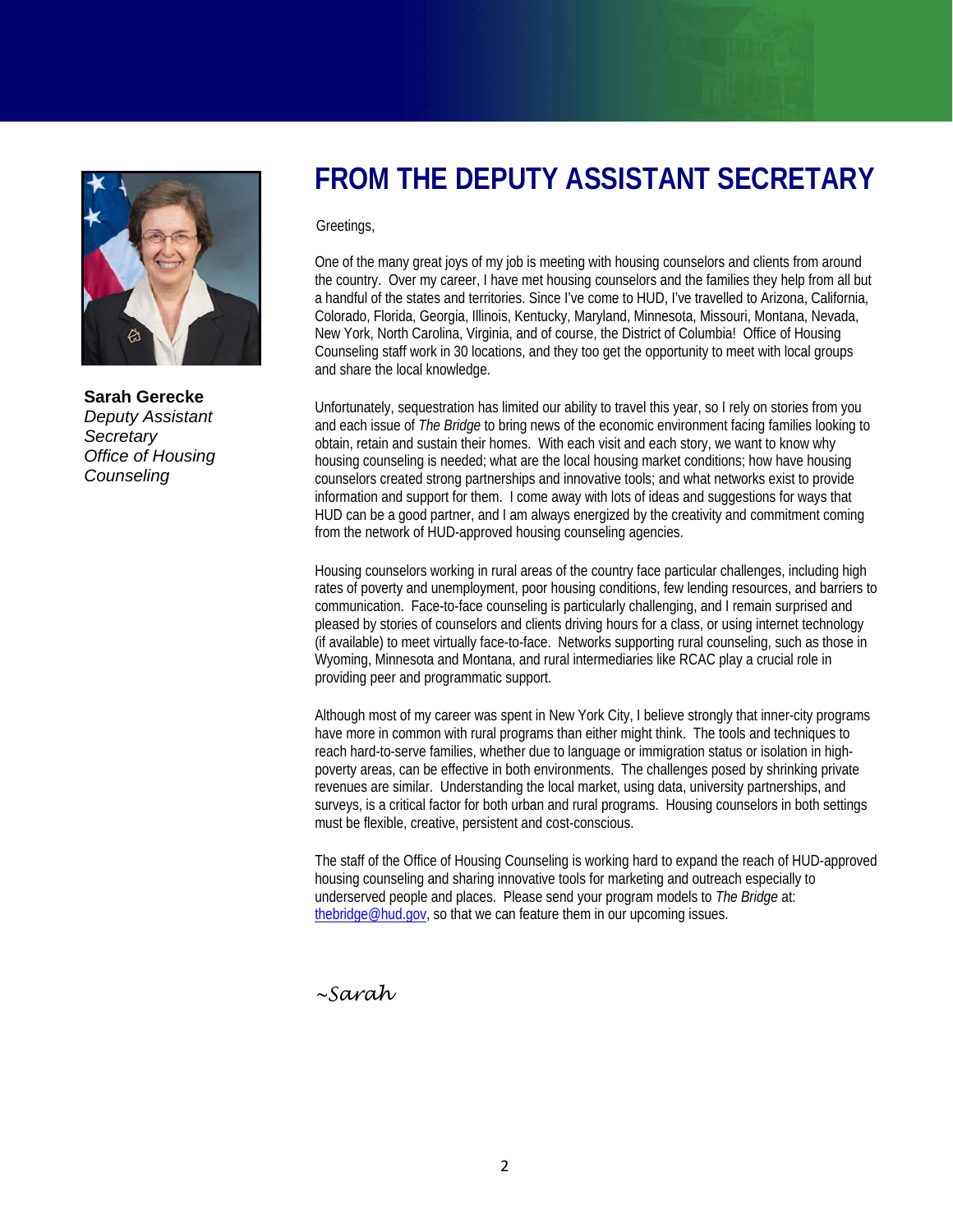## **OUT AND ABOUT AROUND THE NATION**



**Manna Ministries Finds Funding Success with 'Hardest Hit Funds' Program**

Manna Ministries, located in Picayune, MS, provides support to individuals and families who lack basic essentials due to low income or poverty. Their goal is to help these families reach their full potential by tackling the root causes of poverty.

Manna Ministries has experienced success in providing aid to their clients with the '[Hardest Hit Funds' \(HHF\)](http://www.treasury.gov/initiatives/financial-stability/TARP-Programs/housing/hhf/Pages/default.aspx) program. According to Dixie Reneault, Manna's Administrator, "The HHF program has proven to be very successful for our clients who have suffered a loss of income through no fault of their own. This program has saved several of our clients from foreclosure. The beauty of the program is that it not only brings their loans current, but it will continue to make their monthly payments for up to 11 months as long as they meet the eligibility guidelines. This has to be our best success story."

HHF programs are designed and administered by each state's Housing Finance Agency (HFA). Most of these programs are aimed at helping unemployed homeowners remain in their homes while they search for new employment and those who owe more on their mortgage than their home is worth. State HFAs have until the end of 2017 to utilize funds allocated under HHF.

When asked what advice she would give on how other rural agencies can obtain funding, Dixie said, "My advice would be to get connected and stay connected. Sign up to get on email lists that alert you to funding opportunities like Grants.gov or Grant Station or through your state center for non-profits. Get connected with your state development authority, join your state chapters of non-profits, and network, network, network! I have found more funding resources through people I have networked with than through any other source. Join housing consortiums and attend as many housing counseling trainings as possible. They are all great ways to network with others both inside and outside of your state, and they have a wealth of information to share about funding resources."

Visit [Manna Ministries Inc.](http://mannaministry.net/index.html) for more information about their services.

**How Online Pre-Purchase Education Pays Off for ACCESS Client** 



By Donna Lea Brooks, ACCESS Housing Counselor

A HUD-Approved Housing Counseling Agency since 1991, ACCESS serves Jackson and Josephine Counties, in Southern Oregon. Our service area encompasses over 4,422 square miles with just under 290,000 residents. ACCESS provides both pre-purchase education and individual pre-purchase counseling along with group foreclosure prevention workshops and individual counseling.

Recently, one of our first ["eHomeAmerica,](http://ehomeamerica.org/)" online pre-purchase education clients, received the keys to her first home! Heather attended our online pre-purchase education class and came into the office for her one-on-one counseling session. She is a single mother to 3 children with income below 80% MFI. Heather works full time as a social worker in Medford, OR. She had been looking to purchase her first home for a couple of years, but had credit issues that she needed to clean up. Heather started working with the Housing Authority of Jackson County and participating in their Family Self Sufficiency (FSS) program about three years ago.

The FSS program required her to attend the pre-purchase education class, which she chose to do online for convenience. In working with Heather, we discussed how housing prices and interest rates have declined and she knew that this was the perfect time for her to purchase. During the three years she had participated in FSS, Heather built up her "escrow" account to more than \$4,300, which she used towards her downpayment and closing costs.

Her mortgage lender was able to pre-qualify Heather for a purchase price of \$139,000 utilizing an FHA loan with 3.5% down and the Oregon Bond "cash advantage" loan program, which builds in 3% cash for closing costs, with an interest rate of 3.625%. Her payment is affordable and sustainable for her and she is very proud of being able to purchase her first home for her family.

Visit [ACCESS](http://www.accesshelps.org/index.asp) for more information about their services and the use of technology to benefit clients.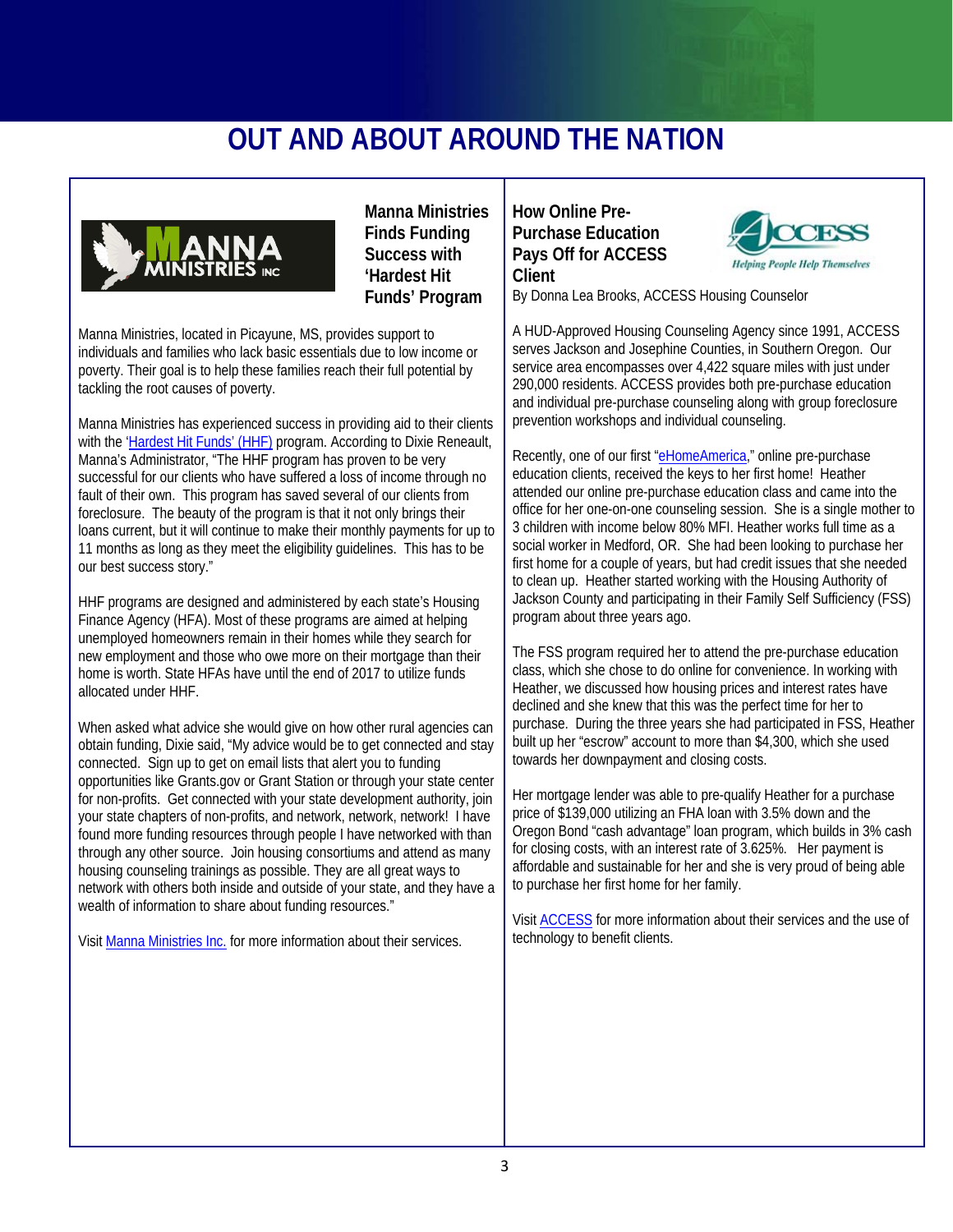## **INQUIRING MINDS WANT TO KNOW**

#### **What Training Opportunities are Available for Rural Housing Counselors?**  By Tamera T. Adams



NeighborWorks Marketing Consultant II

Busy housing counselors— especially those in rural areas who may not have convenient geographic access— can often face budgetary and scheduling challenges in taking advantage of training offerings, and even networking with peers. Recognizing these challenges, as well as the different ways in which people process and retain information, NeighborWorks has developed a variety of learning options for the counseling community. Whether they attend in-class training at a NeighborWorks Training Institute or a local/regional "place-based" training, or learn at their own convenience online, rural counselors have gained new skills, tools and resources, and even increased confidence, to empower their efforts and communities.

Without the national NeighborWorks Training Institute (NTI)—an intensive, week-long event with classes led by expert faculty—Tina Johndrow may have changed her career path. In a class at an NTI, Tina, a senior housing counselor at Windham & Windsor Housing Trust in Vermont, realized she was not alone in her struggle to deal with the outcomes of clients whose dilemmas could not be favorably resolved. Now in her 12th year as a counselor, Tina says there are not many NeighborWorks' homeownership courses that she has not completed. She appreciates the availability of scholarships to attend classroom training in person and take courses online.

Alicia Ayers, a client retention specialist at Rural Dynamics Inc. in Great Falls, Montana also prefers the face-to-face learning approach through Training Institutes and place-based training. Alicia has also taken advantage of NeighborWorks' remote learning options – both eLearning and virtual classroom— to advance her learning in mortgage financing, HECM and HUD's Emergency Homeowners' Loan Program.

After attending the Lending Basics course at a regional NeighborWorks place-based training event, Alicia reported gaining a greater understanding of all aspects of the lending process, including the backoffice and underwriting processes.

The instruction Alicia received helped her fill the information gap between the lenders and the borrowers, directly resulting in two clients quickly closing on a mortgage loan during a time when the rules were frequently changing.

Place-based training is offered around the country at the request of major partners such as HUD, state HFAs, the NFMC program and financial institution partners, and allows counselors to learn alongside peers and partners in their general geographic area.

For counselors who can't get to in-class training, or who prefer to learn in "modules" according to their schedule, eLearning courses are an affordable, user-friendly and convenient alternative. Erica Richardson, a foreclosure counselor at Consumer Credit Counseling Service in Merrillville, Indiana, was faced with budget constraints and a need to quickly get up-to-speed in a new job. She enrolled in an eLearning course and efficiently picked up the information she needed, when she needed it.

Some learners prefer a hybrid approach – the convenience of learning online, combined with the ability to easily interact with faculty and share best practices with fellow counselors.

The newest learning offering from NeighborWorks is Virtual Classroom, which offers professional development similar to what we provide at our in-class sessions. The only difference is that learners interact and collaborate with faculty and fellow participants online via the latest webbased tools (i.e., wikis, chats, forums, etc.). They can take advantage of learning tools whenever their schedules allow and wherever they can connect to the internet within the duration of the course offering. The experience is simple and effective— and the equivalent of an inclass experience with no travel budget required. This year, Virtual Classroom will be augmented with timely and topical webinar offerings, which will provide intensive and relatively brief training on specific issues of interest to the counseling community.

As always, the goal is to spread knowledge, build skills, share best practices and the latest methodology to as many counselors as possible – no matter where they live or work!

To learn more about the wide range of training opportunities at NeighborWorks, visit [www.nw.org/nchec.](http://www.nw.org/nchec)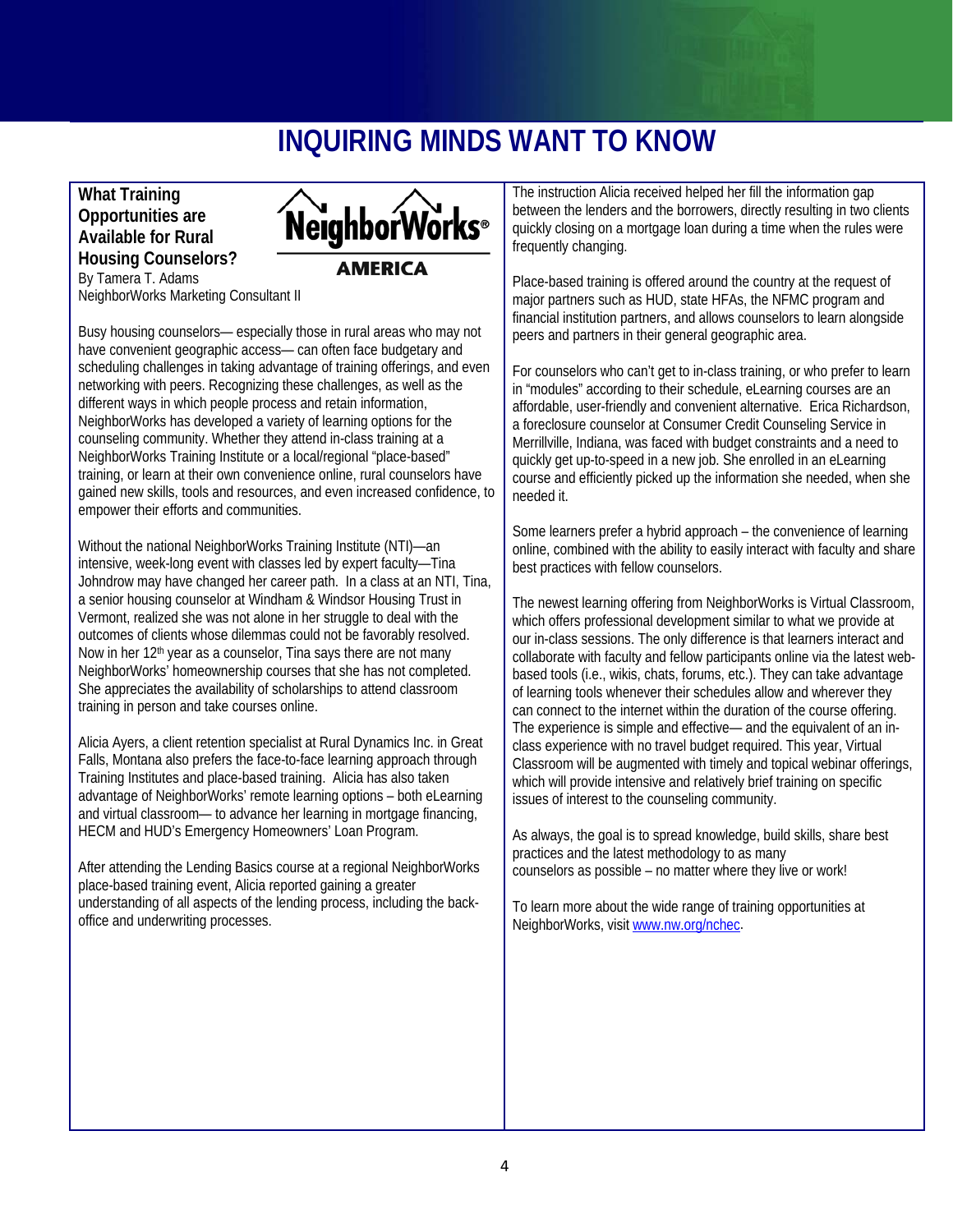### **HOUSING COUNSELING ROCKS IN RURAL COMMUNITIES, CONT.**

**A: Rural Arizona:** Most servicing is done from out of state. They do not understand the issues clients are facing. They take so long to complete modifications or any service. They stretch it out to make the borrower even more delinquent. For pre-purchase most lenders only have offices situated in the bigger cities to complete loan applications. Real estate agents often guide the borrower in the wrong direction. Housing Counseling has helped immensely.

**A: Rural California**: The area economy continues to suffer. No more lumber, fishing, cattle, tree crops. No industry means there is very little new housing. What's around pretty much stays in the family and if something does come up for sale it is way over priced for the legal median- income family. The old HUD houses built many years ago on the reservation are badly in need of repair. No money to do what's needed. Too expensive to build new housing, manufactured housing has become even more expensive.

**A: Rural Hawaii:** The local housing market has one of the highest housing cost burdens for homeowners and renters with Hawaii households paying approximately 56% of their monthly income toward housing. Median home sales prices are at \$625,000 and fair market rent for a 1-bedroom at \$1200. As a result, Hawaii has seen its homeless rate spike and, due to speculation in real estate development, very few affordable housing units being made available. Of those who became homeless in 2010 and 2011 in Hawaii, 42% were children.

In addition, local banks have extremely tight underwriting guidelines, making it tough for low-income families to purchase homes, especially when USDA and HUD affordable financing programs are influx. In fact, it was not until the late 1990s that local lenders would even offer loan products to families purchasing on Hawaiian Home Lands, claiming they did not know they could lend on Native Trust lands.

#### **4. Q: Have funding sources gone dry?**

**A: Rural Arizona:** When we explain that our clients are often five hours away from Phoenix with no ability to get there, lenders don't seem to understand the area we are serving or how this could be an issue. We used to receive \$20,000 from a major bank annually for housing counseling. We have received no support in the past two years. We also used to get housing counseling funding from the City of Flagstaff, as well as down payment assistance funds. When the City had an operating deficit three years ago, that funding was eliminated. Now, we have "replaced" it with CDBG funding through the City, but the funding amount is much lower and the clients we can serve are more limited – under 80% AMI instead of 125% AMI.

We had a grant from the Attorney General's office for two years. When that ended, we were not able to replace the foreclosure counselor. Pre-Purchase counseling needs a full time counselor to help move more borrowers into getting down payment and closing cost assistance. One of our partners has available NSP 3 funding but it will be ending shortly.

**A: Rural California:** Except for the HUD funds from NAHASDA and whatever money tribes allocate from revenue, there are no funds. Education Supportive Services Dept. was funded but the future does not appear bright.

**A: Rural Hawaii:** No, but the Department of Hawaiian Home Lands (DHHL) cancelled all fee-for-service contracts for homeownership assistance even though they require all native Hawaiian Beneficiaries to complete a Homebuyer Education Program prior to purchase. We struggle with convincing this State agency, which has the fiduciary responsibility to assist native Hawaiians to achieve economic self-sufficiency, to invest in the people and communities they are obligated to serve. These funds were made available through the Native American Housing Assistance and Self Determination Act (NAHASDA).

For more information on RCAC's efforts in rural communities, visit [www.rcac.org](http://www.rcac.org/).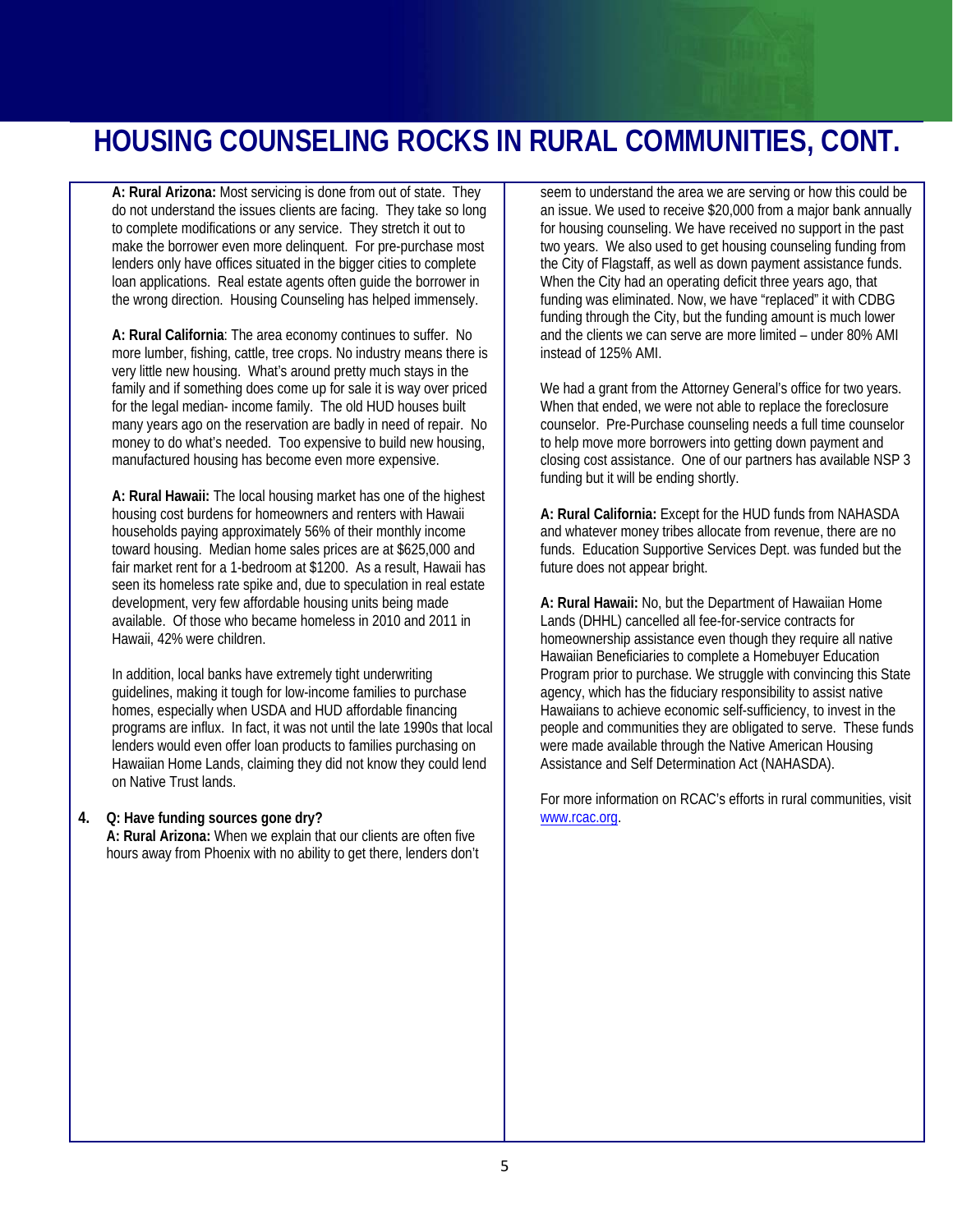## **INQUIRING MINDS WANT TO KNOW**

| What is the Outlook for the Office of Housing Counseling<br>in the Fiscal Year 2014 Budget Planning Process?<br>In a call with stakeholders, Sarah Gerecke, Deputy Assistant Secretary of<br>the Office of Housing Counseling (OHC) shared highlights of recent<br>activities that will have an impact on housing counseling programs<br>including: White House announcements, HUD's budget request to<br>Congress, and proposed legislative initiatives.<br>White House Announcements - The Administration announced three<br>new housing initiatives aimed at building on our efforts to connect<br>struggling homeowners to the Administration's foreclosure prevention<br>programs.<br>A partnership between the U.S. Treasury and NeighborWorks<br>1.<br>America to connect at-risk homeowners to solutions through<br>the Make Home Affordable program. Housing counseling<br>agencies will help struggling homeowners successfully complete and<br>submit application documents to their mortgage company free-of-<br>charge. These agencies will also develop and implement strategies<br>to raise awareness of the program among potentially eligible<br>homeowners, especially those in historically underserved<br>communities.<br>U.S. Department of Labor will provide information about mortgage<br>2.<br>forbearance programs for the unemployed by leveraging American<br>Job Centers across the country. | The official launch of the Office of Housing Counseling. Our<br>3.<br>soft launch was in October, but now we are officially up and<br>running to support the network of HUD-approved housing<br>counseling agencies.<br><b>HUD's Budget Request for 2014</b> - The Federal budget debate<br>continues to impose limitations including sequestration this year and<br>heightened scrutiny over spending next year. HUD's FY2014 budget<br>will help grow our economy from the middle class out, while supporting<br>the recovery in our housing market, and creating ladders of opportunity<br>in communities across the country.<br>The 2014 budget recognizes that the recovery of our housing market is<br>essential to our economic recovery - a roadmap for HUD to do its part<br>in building the economy from the middle class out. We believe that<br>HUD's housing counseling program is critical to HUD's support for the<br>housing market recovery, encouraging the return of private capital and<br>rebalancing the nation's housing finance system.<br>Below is a summary of the housing counseling program budget for<br>2013, which provides context for our 2014 budget request. Additionally,<br>our proposed legislative initiatives are outlined in this issue's On the<br>Horizon section on page 8. |
|---------------------------------------------------------------------------------------------------------------------------------------------------------------------------------------------------------------------------------------------------------------------------------------------------------------------------------------------------------------------------------------------------------------------------------------------------------------------------------------------------------------------------------------------------------------------------------------------------------------------------------------------------------------------------------------------------------------------------------------------------------------------------------------------------------------------------------------------------------------------------------------------------------------------------------------------------------------------------------------------------------------------------------------------------------------------------------------------------------------------------------------------------------------------------------------------------------------------------------------------------------------------------------------------------------------------------------------------------------------------------------------------------------------------------|-------------------------------------------------------------------------------------------------------------------------------------------------------------------------------------------------------------------------------------------------------------------------------------------------------------------------------------------------------------------------------------------------------------------------------------------------------------------------------------------------------------------------------------------------------------------------------------------------------------------------------------------------------------------------------------------------------------------------------------------------------------------------------------------------------------------------------------------------------------------------------------------------------------------------------------------------------------------------------------------------------------------------------------------------------------------------------------------------------------------------------------------------------------------------------------------------------------------------------------------------------------------------------------------------------------------------|
|                                                                                                                                                                                                                                                                                                                                                                                                                                                                                                                                                                                                                                                                                                                                                                                                                                                                                                                                                                                                                                                                                                                                                                                                                                                                                                                                                                                                                           |                                                                                                                                                                                                                                                                                                                                                                                                                                                                                                                                                                                                                                                                                                                                                                                                                                                                                                                                                                                                                                                                                                                                                                                                                                                                                                                         |
|                                                                                                                                                                                                                                                                                                                                                                                                                                                                                                                                                                                                                                                                                                                                                                                                                                                                                                                                                                                                                                                                                                                                                                                                                                                                                                                                                                                                                           |                                                                                                                                                                                                                                                                                                                                                                                                                                                                                                                                                                                                                                                                                                                                                                                                                                                                                                                                                                                                                                                                                                                                                                                                                                                                                                                         |
| <b>Total Housing Counseling Program 2013 Budget</b><br>\$42,646,230                                                                                                                                                                                                                                                                                                                                                                                                                                                                                                                                                                                                                                                                                                                                                                                                                                                                                                                                                                                                                                                                                                                                                                                                                                                                                                                                                       | <b>Total 2014 Office of Housing Counseling</b><br><b>Budget Request</b><br>\$55 Million                                                                                                                                                                                                                                                                                                                                                                                                                                                                                                                                                                                                                                                                                                                                                                                                                                                                                                                                                                                                                                                                                                                                                                                                                                 |
| \$38,276,995<br>Comprehensive grants                                                                                                                                                                                                                                                                                                                                                                                                                                                                                                                                                                                                                                                                                                                                                                                                                                                                                                                                                                                                                                                                                                                                                                                                                                                                                                                                                                                      | (a 29% increase from post-sequestration 2013 funding levels)<br>Comprehensive grants<br>\$44.5M                                                                                                                                                                                                                                                                                                                                                                                                                                                                                                                                                                                                                                                                                                                                                                                                                                                                                                                                                                                                                                                                                                                                                                                                                         |
| \$2M<br>Training grants                                                                                                                                                                                                                                                                                                                                                                                                                                                                                                                                                                                                                                                                                                                                                                                                                                                                                                                                                                                                                                                                                                                                                                                                                                                                                                                                                                                                   | \$ 6M<br>Training grants                                                                                                                                                                                                                                                                                                                                                                                                                                                                                                                                                                                                                                                                                                                                                                                                                                                                                                                                                                                                                                                                                                                                                                                                                                                                                                |
| Administrative/Contracts<br>\$2,369,235                                                                                                                                                                                                                                                                                                                                                                                                                                                                                                                                                                                                                                                                                                                                                                                                                                                                                                                                                                                                                                                                                                                                                                                                                                                                                                                                                                                   | \$4.5M<br>Administrative/Contracts<br>(to improve the program and implement Dodd-Frank)                                                                                                                                                                                                                                                                                                                                                                                                                                                                                                                                                                                                                                                                                                                                                                                                                                                                                                                                                                                                                                                                                                                                                                                                                                 |
| 2013 Sequestration Impacts                                                                                                                                                                                                                                                                                                                                                                                                                                                                                                                                                                                                                                                                                                                                                                                                                                                                                                                                                                                                                                                                                                                                                                                                                                                                                                                                                                                                | Proposed 2014 Budget Impacts                                                                                                                                                                                                                                                                                                                                                                                                                                                                                                                                                                                                                                                                                                                                                                                                                                                                                                                                                                                                                                                                                                                                                                                                                                                                                            |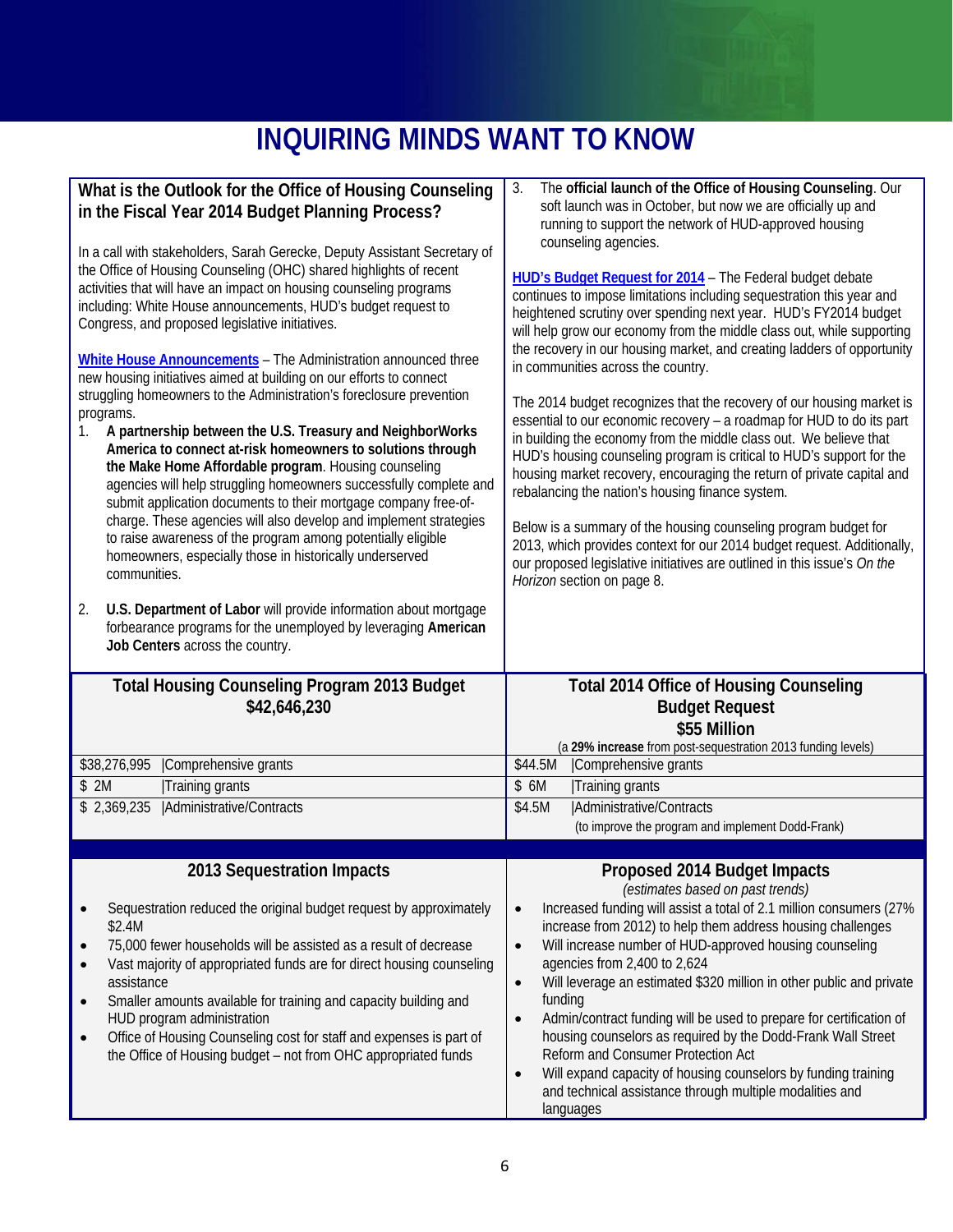## **CHAMPIONS OF SERVICE**



**Cindy Peake** is certified in Housing Counseling, Foreclosure Intervention, and Default Counseling. She started with Community Action Team, Inc. (CAT) in November, 2004. CAT serves a three county area (Clatsop, Columbia and Tillamook, Oregon) with a population of 111,958. It is the only HUD-approved agency providing housing counseling services within this service area for low-to-moderate income households.

Cindy brought 8 years of mortgage background, and 20 years of crisis management skills to CAT with her. Using these skills, Cindy works with clients to assist them in determining the most appropriate option for their current housing situation. Housing options might include buying their first home, renting their first apartment, preventing foreclosure of their current home or transitioning into the next phase of housing.

Here is a great example of Cindy's work with a foreclosure prevention client where she made a huge difference.

Cindy had been working with the client since November, 2011. The client and her husband were going through a rough patch financially. She was working but her husband's business in construction had been drastically reduced due to the economy. Their mortgage company was not one of the big 5, which can be an advantage and also a disadvantage.

Cindy worked with them to submit their paperwork several times requesting a modification. They received a trial modification for the months of July through Sept. 2012 and their final modification paperwork in October 2012. The final modification saved the client \$1785.97 each month! See the details (previous & modified) in the table to the right.

The client also received a "borrower incentive" of the lesser of 1) \$83.33 or 2) ½ of the reduction in the monthly mortgage payment each month as long as their loan stays in good standing for the first 5 years of the modified loan! The incentive is applied as a principal reduction, for a

potential additional savings of approximately \$5000.00 over the 5 year period. Cindy read the modified loan papers 3 times to make sure she was reading it correctly. The modification was such a great deal for the client!!

Cindy has always counseled her clients that the road is not an easy one in terms of getting a modification. She tells them, "We have to submit and submit and submit paperwork. It is trying and wears your patience thin - BUT there are days when the results are super!!"

Cindy shares that, "This modification not only made the clients day, it made my day! It also strengthened the resolve within me that, as a housing counselor, I can make a difference for my clients. CAT has given me the ability and encouragement to "carry the ball" as a housing counselor."

Congratulations Cindy, you are a true Champion of Service!



| <b>PREVIOUS</b>                 | <b>MODIFIED</b>                    |
|---------------------------------|------------------------------------|
| <b>Unpaid Principal Balance</b> | <b>Unpaid Principal Balance</b>    |
| \$372,000.00                    | \$212,128.70                       |
|                                 | (interest bearing)                 |
|                                 | <b>Deferred UPB</b>                |
|                                 | \$168,098.57                       |
|                                 | (non-interest bearing)             |
|                                 | <b>Total UPB</b>                   |
|                                 | \$368,768.82                       |
| <b>Previous Payment</b>         | <b>New Payment</b>                 |
| \$2.943.89                      | \$1,157.92                         |
| <b>Previous Interest rate</b>   | <b>New Interest rate</b>           |
| 6.75%                           | $2.0\%$ (year 1-5)<br>$\circ$      |
|                                 | $3.0\%$ (year 6)<br>$\overline{O}$ |
|                                 | 3.375% (year 7-40)<br>$\Omega$     |

**the 20th of each month to:** the bridge@hud.gov. *THE BRIDGE* **is pleased to recognize Champions of Service who have provided exemplary service in the Housing Counseling arena, inside and outside of HUD. Nominations of persons both inside and outside of HUD are welcomed. Please send your nominations by**